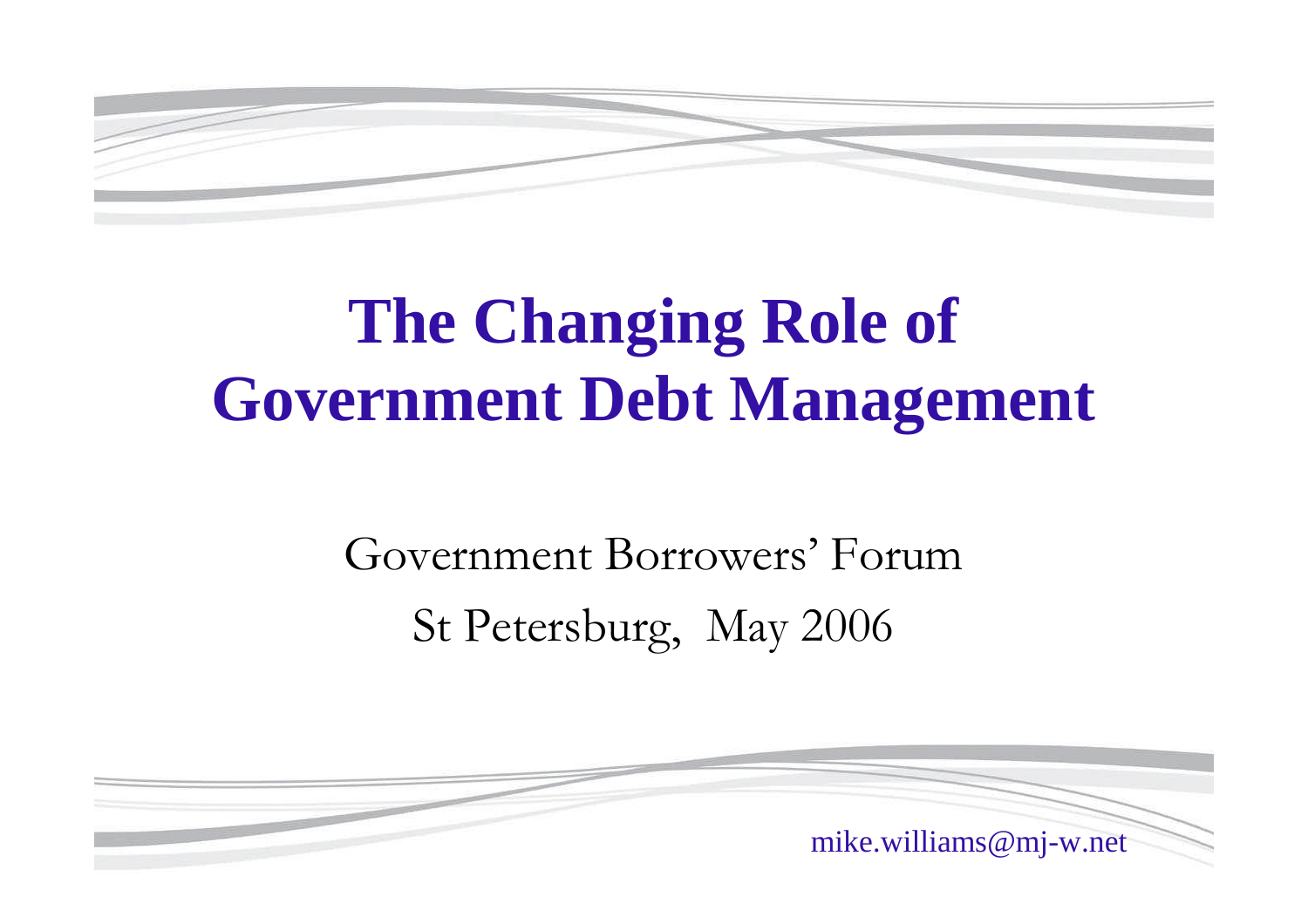**The Evolving Role of the Debt Manager – "the Treasury's treasury"**

- Government cash manager
- Controlling the government balance sheet
- Leverage off debt management capabilities
	- –Using IT systems; transaction execution, operational risk management and modelling skills; and market knowledge
	- Supplier of "treasury" services

– Supplier of "asset management" services

mike.williams@mj-w.net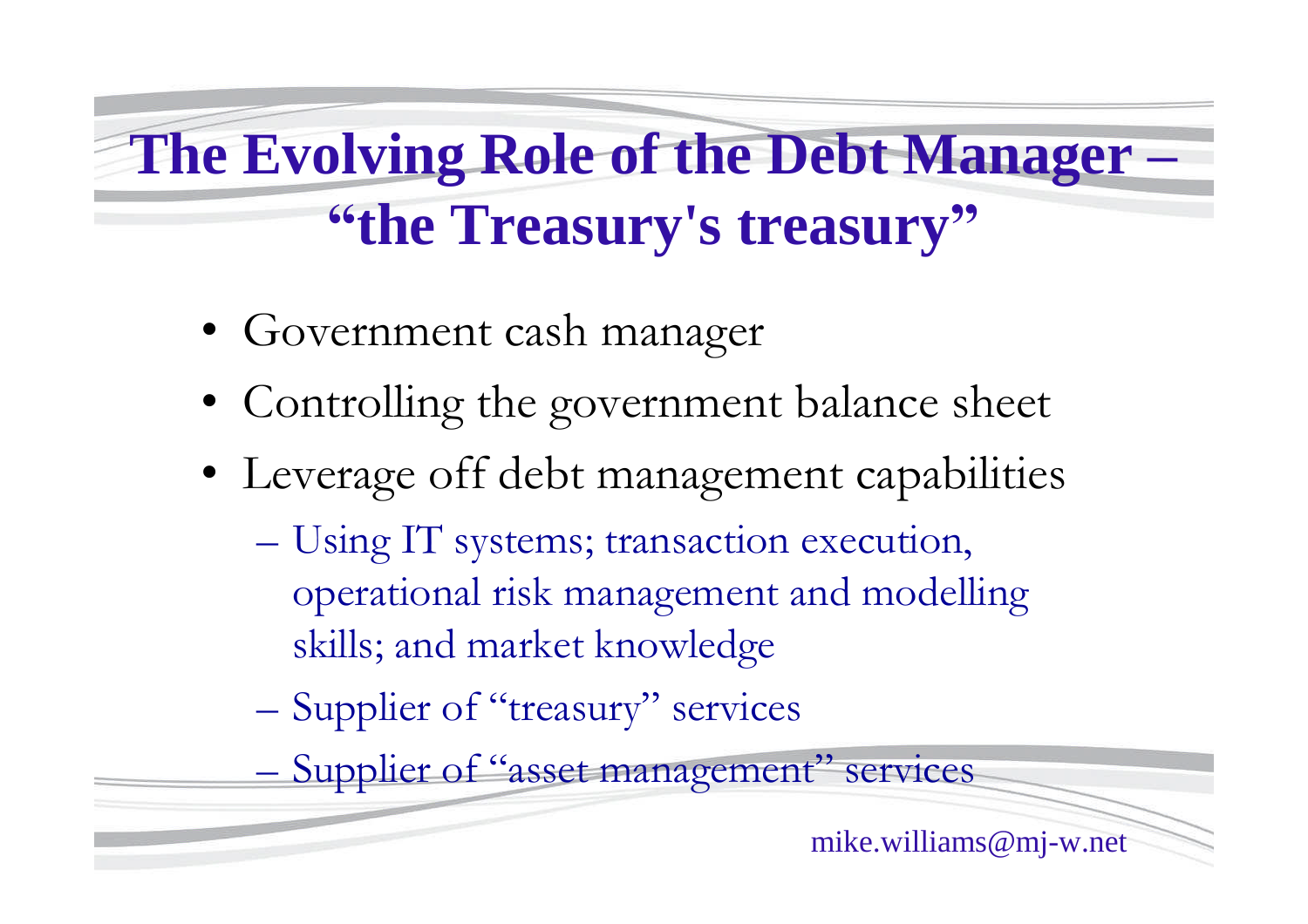### **Debt and Cash Management**

- •Balancing government cash flows (cost-effectively) by borrowing and lending (in money markets)
- Integration of CM & DM
	- Co-ordinating issuance across the full range of instruments
	- Debt issuance decisions taken in the context of the government's overall cash flows
- Parallels monetary / DM policy separation
	- Active cash management essential in Eurozone
	- Followed by UK, Sweden
	- Many others rough tune if not fine tune
- Requires co-ordination with CB's monetary policy ops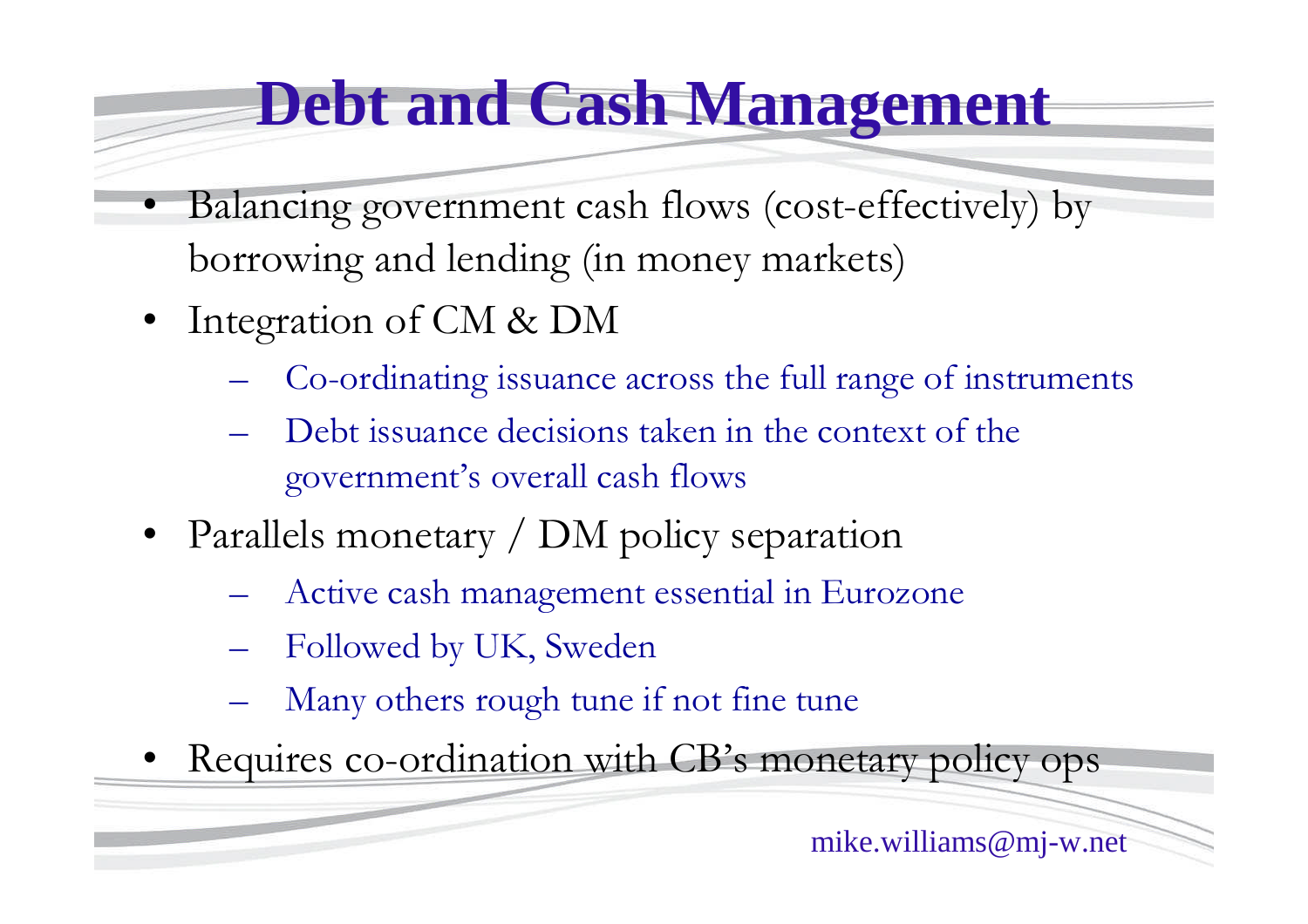### **Controlling the Balance Sheet**

- Debt portfolio objectives linked to balance sheet as a whole
- Management of on-lending
	- –Sweden, Ireland, Denmark, Finland, UK (municipalities)
- Contingent liabilities
	- Costing and advice many countries
	- –Control and charges –Sweden, Colombia
- Monitoring of "surrogate" finance
- Matching/offsetting others' risk through derivatives
	- –Finland, Ireland, UK (floating/equity swaps matching retail savings instrument exposure to equity market)

mike.williams@mj-w.net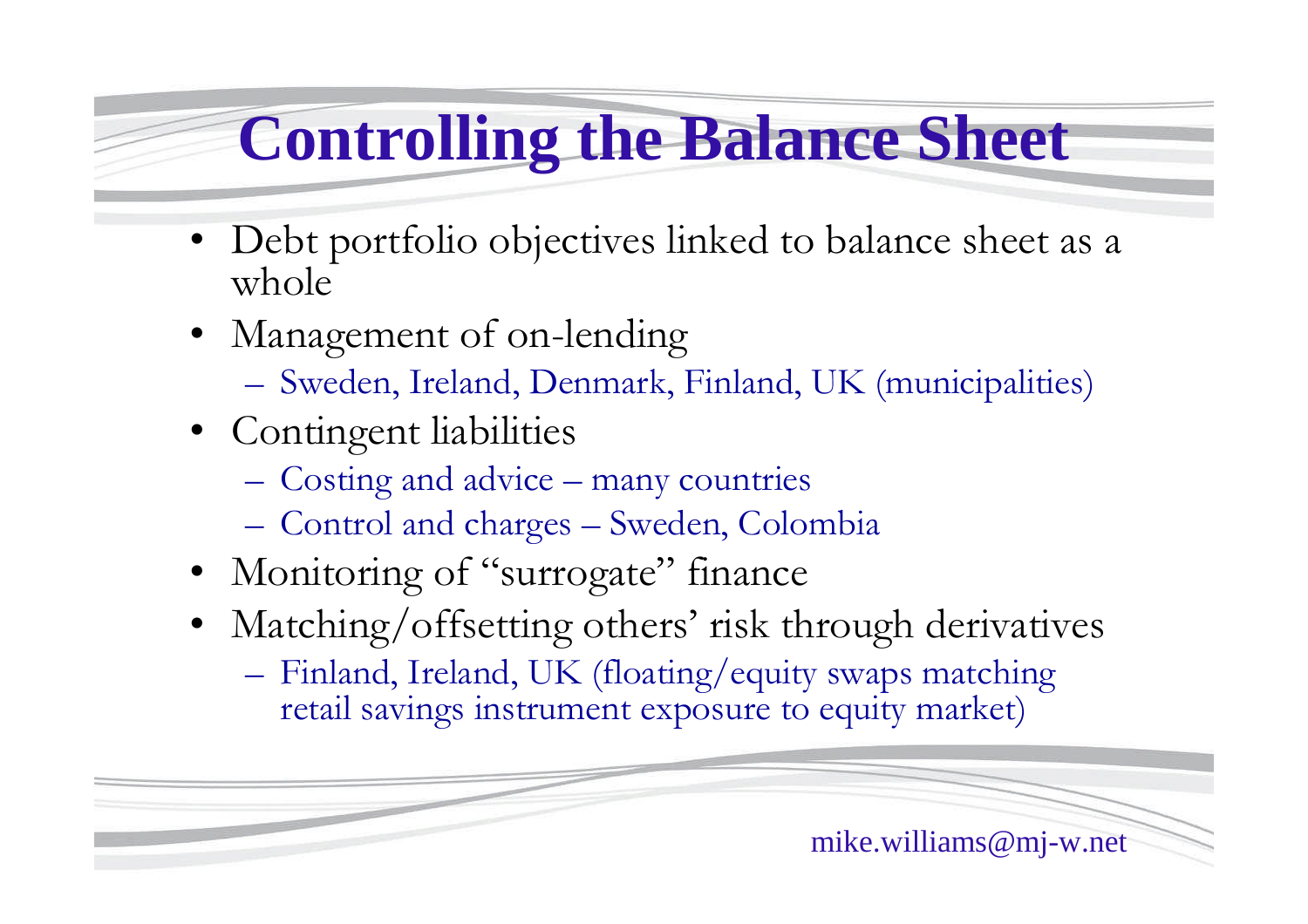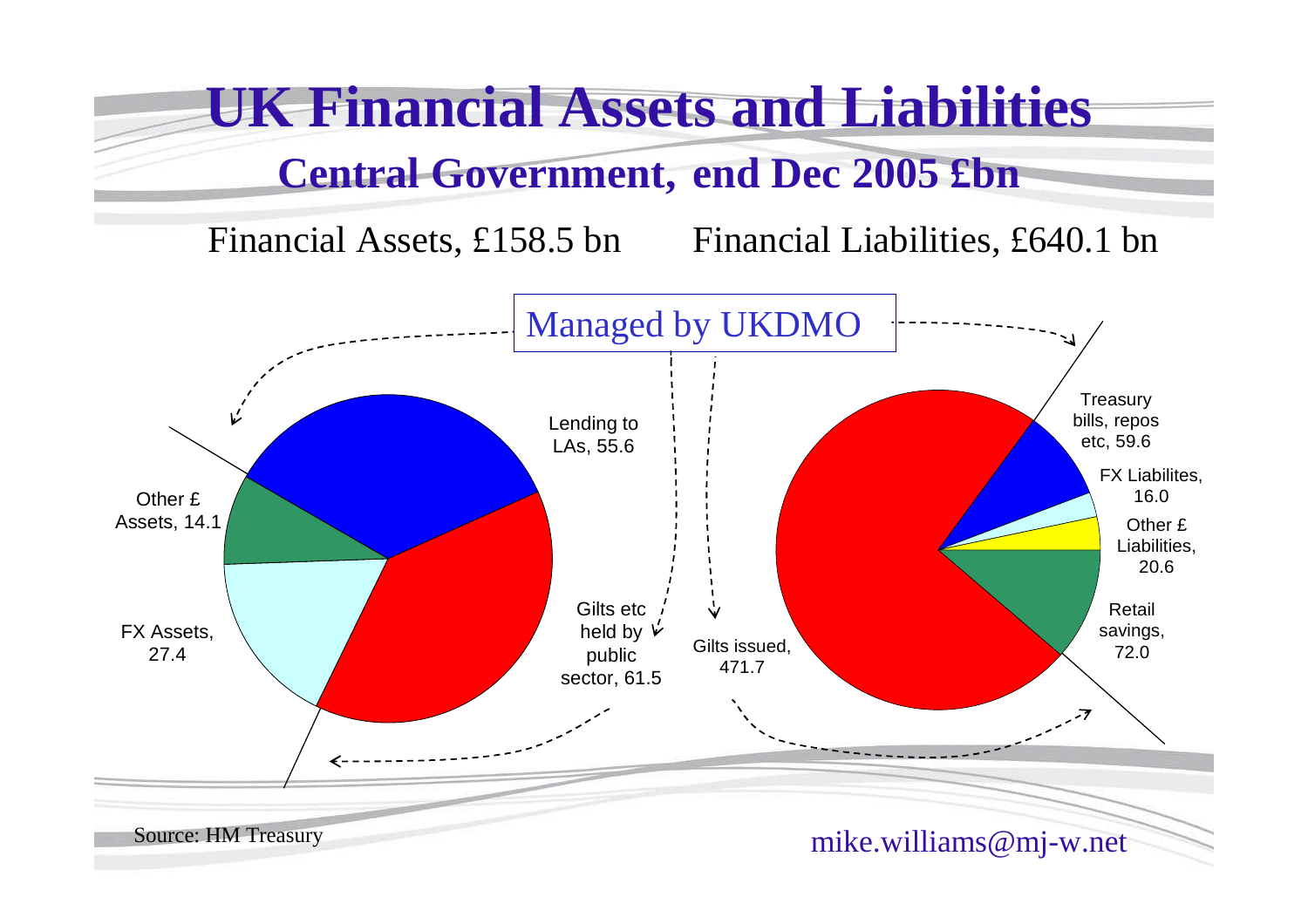# **Supplier of Treasury Services**

- •Pricing government lending, transaction advice / execution –UK, Sweden, NZ, Finland
- Advice to government bodies on cash & risk management –Portugal, Denmark, NZ, Finland
- •Deposit (or lending) facilities for municipalities or other public sector bodies
	- –UK, Belgium, Ireland (borrowing and lending)
- Foreign exchange services
	- –Many countries
	- –France oil price hedging for Ministry of Defence and others
- Advice on (or control of) PPP/PFI projects
	- –UK, NZ, Ireland (can also supply finance via NDFA)